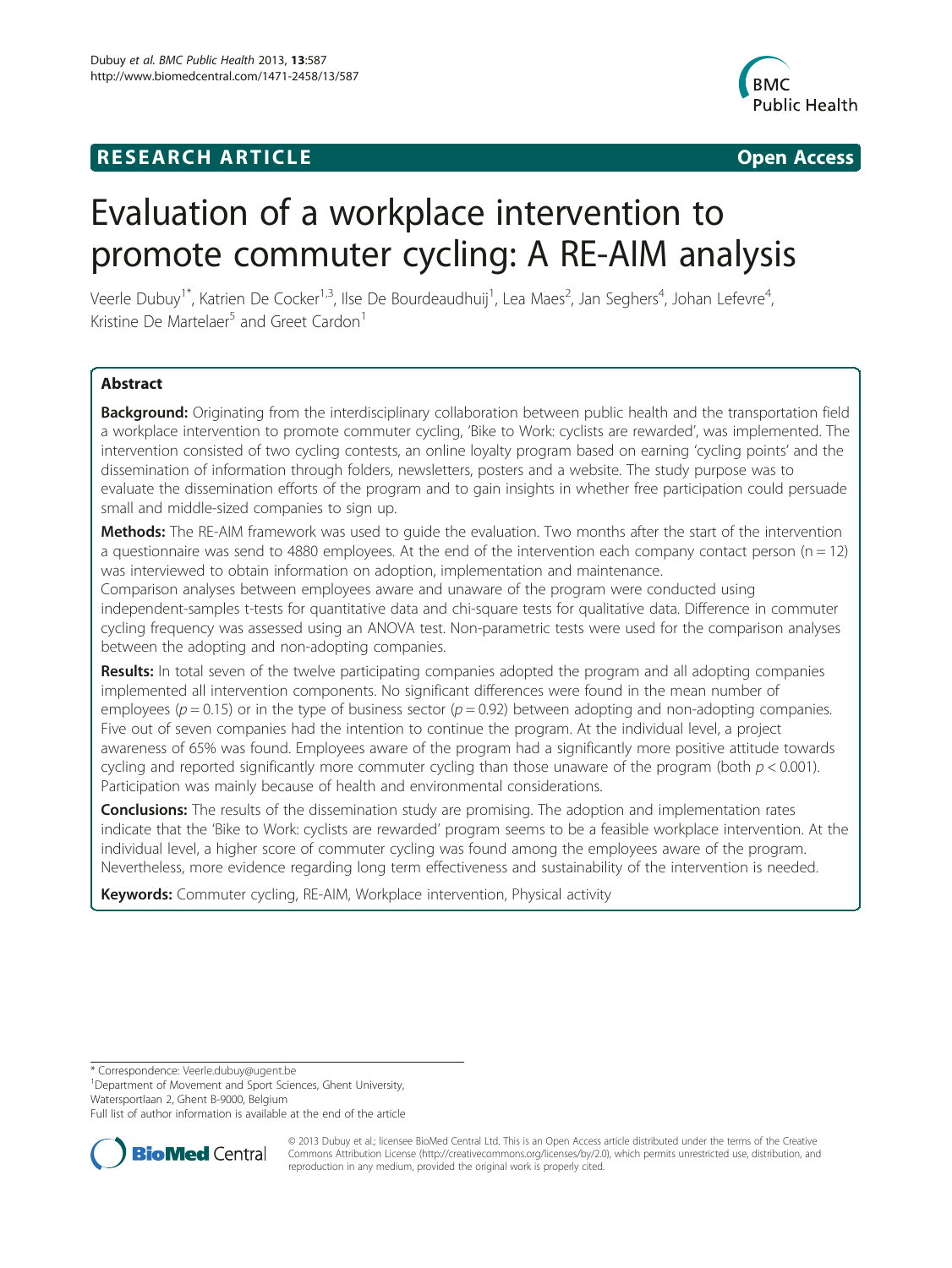## Background

The importance of regular physical activity (PA) in the maintenance of good health and the primary prevention of chronic diseases has been well documented [[1-5\]](#page-9-0). Current public health recommendations for adults emphasize the need to accumulate 30 minutes of moderate to vigorous PA on most, preferably all, days of the week [[6\]](#page-9-0). Within the field of public health, a variety of interventions to promote PA and to encourage people to meet this recommendation have been undertaken [[7](#page-9-0)]. Health research has often focused on leisure-time or recreational PA [[8](#page-9-0)]. However, PA interventions which relied upon recreational activities were found not to be very successful in increasing the levels of PA [\[9,10](#page-9-0)]. Possible explanations were reflecting inadequately the needs and interest of the target population and insufficiently addressing the barriers of participation (e.g. a lack of time) [\[9\]](#page-9-0). A different focus on the promotion of health enhancing PA emerged from the interdisciplinary collaboration between public health and transportation researchers [\[11,12](#page-9-0)]. Where the health promotion sector usually emphasizes leisure-time walking and cycling for health reasons, the transportation field were mainly interested in walking and cycling as elements of active commuting and sustainable mobility [[13,14\]](#page-9-0). Focusing on cycling as a mode of transport used during trips to work may be a good strategy to increase PA in adults [\[15\]](#page-9-0). Commuter cycling provides an opportunity for health-enhancing PA because the built-in framework for regular practice enables commuters to engage in two daily activity bouts [[16](#page-9-0)-[18](#page-9-0)]. As it can easily be integrated into the daily routine [\[19\]](#page-9-0) a more permanent adoption of the behavior is facilitated [\[20](#page-9-0)]. Furthermore, it offers attractive opportunities for a large number of people in the working population to reach the PA guidelines [\[18\]](#page-9-0). A maximum distance of 10 kilometers to the workplace was found to be a feasible commuter cycling distance [\[21\]](#page-9-0). So, for Flanders (Dutch-speaking northern part of Belgium with ±6 million inhabitants), this means that nearly half of the working population would be eligible for commuter cycling [\[22\]](#page-9-0).

Besides the health-related benefits, commuter cycling is also beneficial to our environment and it contributes to the reduction of mobility problems [\[23-25](#page-9-0)]. Despite these various benefits, the 19% of the working population living within five kilometers of their work, cycle to work in Flanders, while the majority (53%) travels by car [[26](#page-9-0)].

A Flemish cycling organization, promoting cycling as a key element of sustainable mobility [\[27](#page-9-0)], implemented a workplace intervention to promote commuter cycling, named 'Bike to Work: cyclists are rewarded'. This intervention was based on effective evidence-based interventions to promote active transport in general and commuter cycling in particular [[28,29\]](#page-9-0). Regarding the promotion of active transport, the Australian pilot study of a workplace project making use of posters, e-mail

newsletters and an incentive to promote active transport, indicated a decrease of car trips in the weekend and a reduction of the proportion of participants driving to work [\[28](#page-9-0)]. Furthermore the review of Ogilvie et al. [[29](#page-9-0)] showed a positive shift from cars to walking and cycling. Projects promoting commuter cycling by information materials endorsing the personal and environmental health benefits of cycling, providing bicycle facilities [[30](#page-9-0)] and entering an element of competition resulted in an increase of commuter cycling and cycling in general [[11,30,31\]](#page-9-0).

The workplace setting was chosen as it allows reaching a substantial proportion of the adult population and it is believed to provide good opportunities to influence employee behavior [[32](#page-9-0)-[35\]](#page-9-0). After a successful implementation of the intervention in large companies the cycling organization also wanted to implement the intervention in small (< 100 employees) and middle-sized (< 800 employees) companies. The aim of the present study is to evaluate the dissemination efforts of the free workplace intervention 'Bike to Work: cyclists are rewarded' in small and middle-sized companies. Gaining insights in whether free participation can persuade small and middle-sized companies to participate in the program, was assessed as well.

The RE-AIM framework was used to guide the evaluation. This model has shown to be very useful for evaluating dissemination efforts and provides information on five intervention related factors: reach, effectiveness, adoption, implementation and maintenance [[36,37\]](#page-9-0).

## **Methods**

## Intervention implementation

The workplace intervention 'Bike to Work: cyclists are rewarded' was implemented in Flanders between May 2011 and March 2012 by the Flemish Cycling Union. This cyclist organization consists of volunteers and staff members who lobby for cycling policies at different policy levels. The intervention was implemented in twelve small and middle-sized companies (See Table [1\)](#page-2-0) as an internet-based program and promoted commuter cycling to all employees. During the initial implementation a participation fee of the companies was asked. As it was found that small and middle-sized companies were put off by this participation fee, companies could now sign in for free. Similar to effective commuter cycling interventions in the Netherlands [\[31\]](#page-9-0) and Germany [[11](#page-9-0),[38](#page-9-0)] the intervention consisted of three major components: (1) two cycling contests, (2) an online loyalty program based on earning 'cycling points' and (3) the dissemination of information . To encourage potential cyclists to start cycling to work the first cycling contest took place during summer (months June-July 2011). To encourage employees to continue to cycle to work the second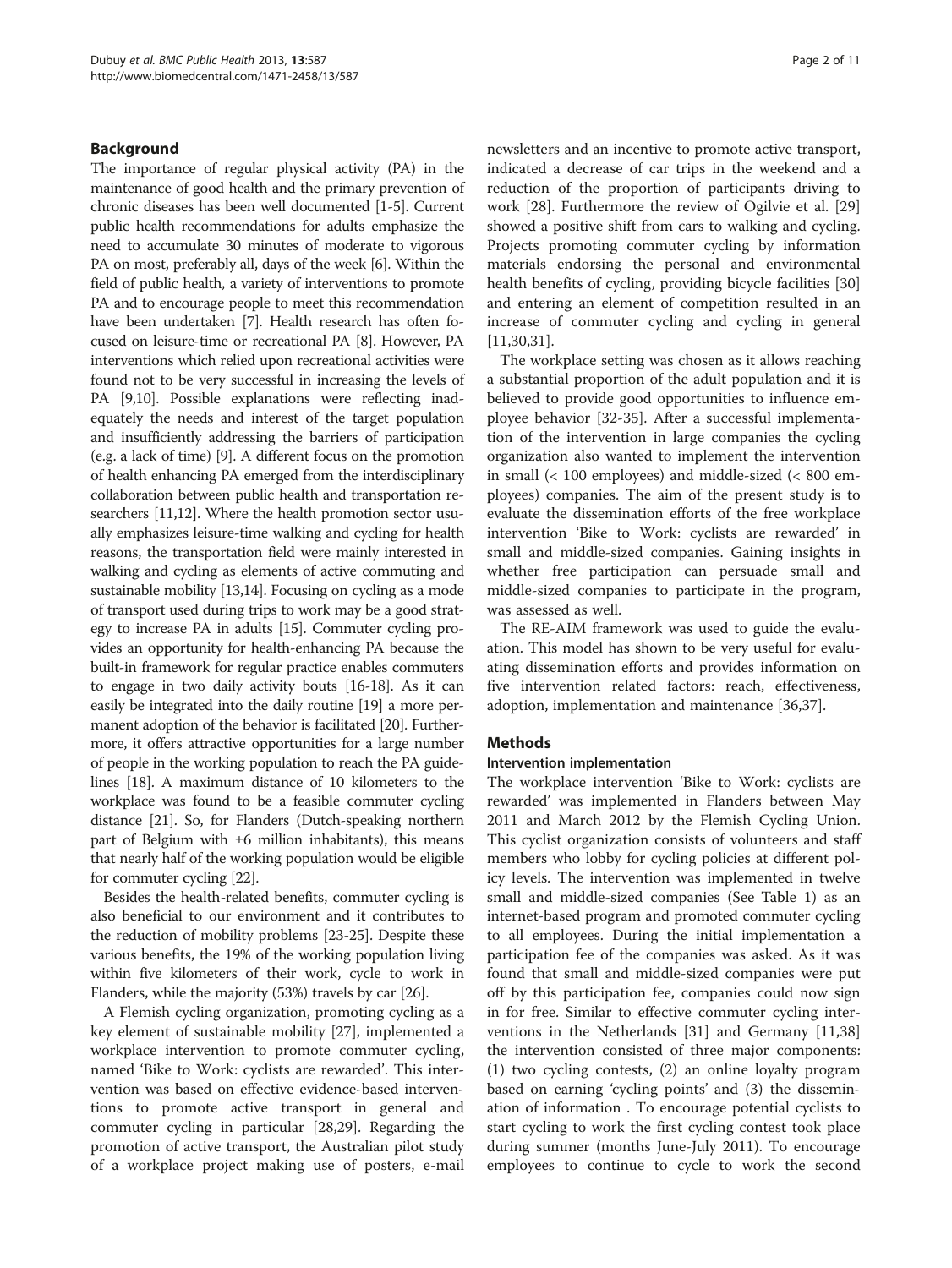<span id="page-2-0"></span>Table 1 Overview participating companies

| <b>Business</b><br>sector | Number of companies                      | Number of employees<br>(subtotal)          |
|---------------------------|------------------------------------------|--------------------------------------------|
| Service                   | 3                                        | 330                                        |
| sector                    |                                          | 200                                        |
|                           |                                          | 490                                        |
|                           |                                          | (1020)                                     |
| Production                | 4                                        | 285                                        |
|                           |                                          | 400                                        |
|                           |                                          | 650                                        |
|                           |                                          | 235                                        |
|                           |                                          | (1570)                                     |
| Nursing                   | 3                                        | 230                                        |
|                           |                                          | 120                                        |
|                           |                                          | 850                                        |
|                           |                                          | (1200)                                     |
| Education                 | 1                                        | 650                                        |
|                           |                                          | (650)                                      |
| Distribution              | 1                                        | 640                                        |
|                           |                                          | (640)                                      |
|                           | <b>Total number of</b><br>companies = 12 | <b>Total number of</b><br>employees = 5080 |

cycling contest took place during winter (October-November 2011). To participate, employees had to sign up as a team of at least five members. Each team was challenged to cycle half of the commuter trips by bike. Afterwards, of all teams that had met the challenge, three were randomly selected to receive a price (e.g. GPS, rain coat, backpack,…). The loyalty program aimed at motivating cyclists all year-round. Employees had to register on the 'Bike to work: cyclists are rewarded' website in order to track each cycling trip on their personal score page. Throughout the intervention the kilometers travelled by bike could be exchanged for gift vouchers, concert tickets, etc. Concurrently with the other intervention components, information was disseminated at the workplace through folders, newsletters, posters and a website. At the beginning of the program each company received an information package containing posters and folders to inform all employees of the program. Two newsletters were send to all employees to announce the start of the cycling contests and to encourage them to sign up. During the intervention period, the information on the website was available to all employees, in exception of the loyalty program where employees had to register.

The selection of the companies was balanced across the five provinces of Flanders, as each provincial mobility center was asked to select three potential companies. The five mobility centers, one in each province, are funded by the Flemish government and provide advice and assistance on sustainable mobility to employers and employees. They were addressed as they have a clear view on the mobility policy of companies. The selection was based on the mobility profile of the company considering the number of employees living within a radius of 5 to 10 km to the workplace and employees having a regular work schedule. Furthermore the selection comprised companies from different types of business sectors and with different numbers of employees (see Table 1). Twelve of the fifteen contacted companies agreed to participate in the project. Each organization was asked to appoint a contact person responsible for the practical monitoring of the project. The Flemish Government provided funding for the implementation of the intervention, allowing companies to sign in for free.

## RE-AIM

The RE-AIM -model is an evaluative framework focusing on multiple criteria associated with health related behavior change research [[36\]](#page-9-0). It helps to translate research findings into practice and it contributes to a balanced emphasis on both internal and external validity [[39\]](#page-10-0). The framework conceptualizes the public health impact of an intervention as a function of five factors including reach, efficacy, adoption, implementation and maintenance [[40\]](#page-10-0). The framework has previously been used to evaluate dissemination efforts for PA programs [[41,42\]](#page-10-0). A short overview of the five dimensions is given below. For a full description please refer to Glasgow et al. [\[43](#page-10-0)].

Two dimensions operate at the individual level: reach and efficacy or effectiveness. Reach refers to the proportion and the characteristics of persons (i.e. patients or employees) who receive a program. Efficacy or effectiveness, depending on the study, concerns the impact of an intervention on important outcomes [[36](#page-9-0)]. The dimensions 'adoption' and 'implementation' are both organizationallevel measures. Adoption is the percentage and representativeness of settings that are willing to implement a health promotion program. *Implementation* deals with the extent to which various elements of a program are delivered as intended. The final dimension, *maintenance*, operates at both the individual and the organizational level. At the individual level, maintenance refers to the extent to which effects are stable long after an intervention is delivered. At the organizational level maintenance covers the extent to which a program becomes institutionalized or part of the routine practices of an organization.

#### Data collection

Data were collected at the individual (i.e. employees) and the organizational (companies) level. To obtain data at the individual level the contact person of each company was asked to distribute an e-mail containing a link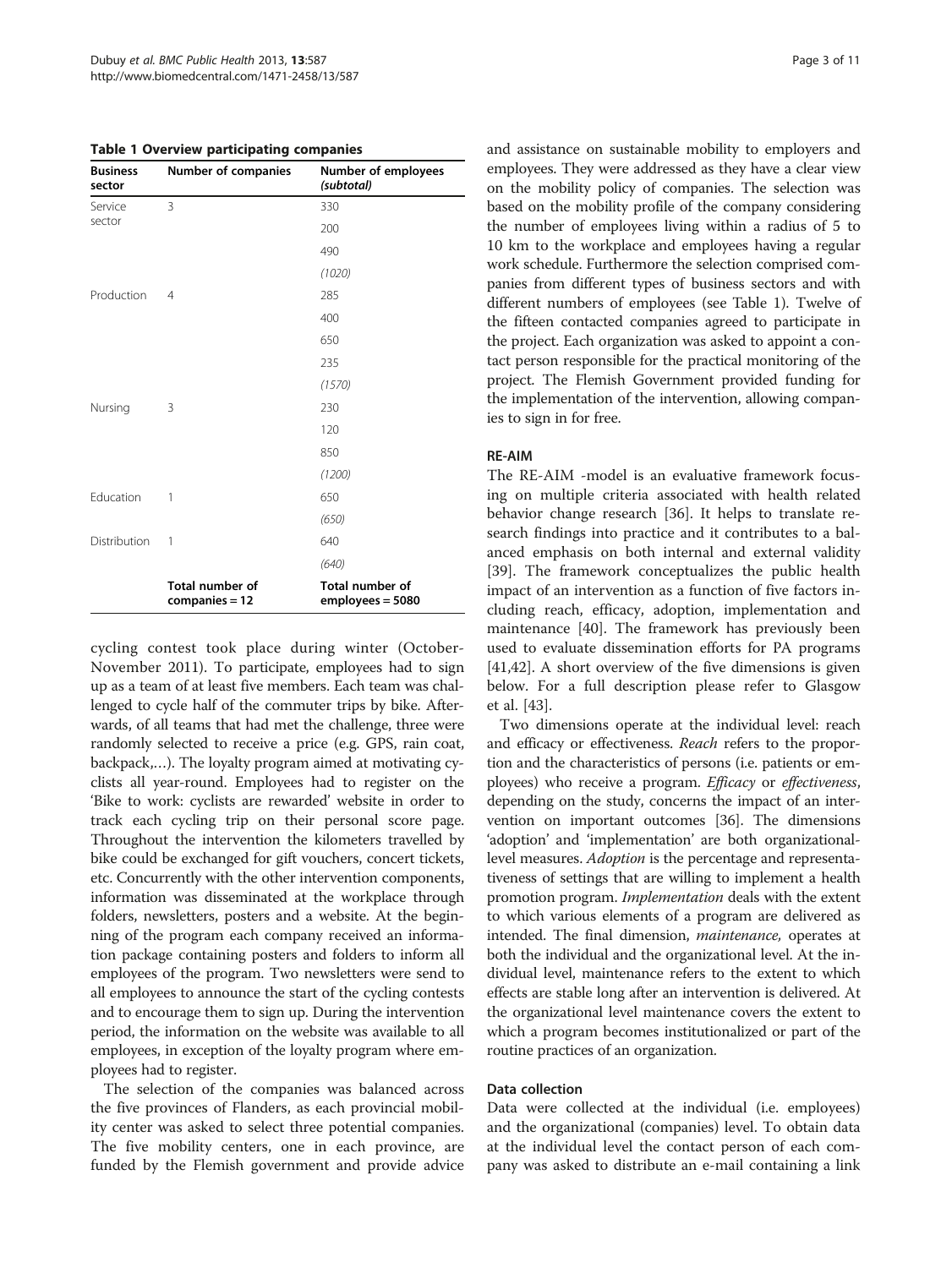to a questionnaire among all employees. The first e-mail was sent during the month of June 2011, two months after the official start of the project (May 2011), followed by a reminder e-mail one month later. If respondents were unable to fill out the questionnaire online, a paper form was provided. The questionnaire was based on the survey of the Dutch intervention to promote commuter cycling [[31](#page-9-0)] and consisted of three major parts: (1) demographic variables, (2) information on commuter cycling (e.g. commuter cycling frequency, attitude towards cycling, six months intention to commuter cycling, …), and (3) program components (awareness of the program, program appreciation,…).

Data at the organizational level were obtained at the end of the program by conducting a telephoneadministered survey (based on the questions in Table [2](#page-4-0)) with the contact person of each company.

The study protocol was approved by the Ethics Committee of the Ghent University.

## RE-AIM evaluation

An overview of the items from the questionnaire and the telephone-administered interview used to assess the RE-AIM indicators is presented in Table [2](#page-4-0).

#### Reach

Project awareness was assessed using the question 'Have you heard of the program?'. Those answering 'No, I don't know the program' were considered unaware of the program, those answering one of the two other options (Yes, I know the 'Bike to Work: cyclists are rewarded' program, but I am not registered on the online application and 'Yes, I know the 'Bike to Work: cyclists are rewarded' program and I am registered on the online application') were considered aware of the program. Representativeness was estimated by comparing differences in age, gender, body mass index (BMI) and perceived health between those aware versus those not aware of the program.

Employees aware of the program and being registered, were asked about the main motivators for participation. Employees that indicate knowing the intervention but who did not register were asked about the main barriers to participation.

## Effectiveness

The intervention was based on effective interventions to promote commuter cycling. Therefore the effectiveness of the evidence-based program was assessed, in line with the study of Van Acker et al. [\[41\]](#page-10-0) by comparing the general attitude towards cycling and the frequency of commuter cycling between employees aware of the program and those unaware of the program.

#### Adoption

To establish adoption of the program, all contact persons were asked if their company implemented the program. The main reason for non-adopting was asked if the program was not implemented. Representativeness of the settings was assessed by comparing the type of business sector and the number of employees between the adopting and non-adopting companies.

## Implementation

To gain insights in the implementation of the program, each contact person was asked about the different program components that were carried out. Furthermore, employees were asked to evaluate the different program components.

## **Maintenance**

Maintenance was assessed at both the individual as the organizational level. At organizational level, the companies were asked about their intention to continue the program. Employees aware and registered to the program were asked about their intention to commuter cycle during the next six months to establish maintenance at individual level. Employees aware and unaware of the program were asked for suggestions on how their company could continue to promote commuter cycling.

#### Data analysis

Independent samples t-tests and chi square tests were used to compare demographic characteristics (age, gender, BMI and perceived health) between employees aware and unaware of the program. As the travel distance to work was skewed, comparison analyses between employees aware and unaware of the program were conducted by using an independent samples median test. Difference in the attitude towards cycling and the frequency of commuter cycling among employees who were aware of the program and those who were not aware of the program was assessed using an ANOVA test. To establish representativeness of the companies, comparison analyses between the adopting and nonadopting companies were conducted using a Mann-Whitney  $U$  test for quantitative data (number of employees) and a chi-square test for qualitative data (type of business sector). All data were analyzed using SPSS 20.0 for Windows and an  $\alpha$  level of  $p < 0.05$  was used to decide upon statistical significance.

## Results

All companies, except one, distributed the questionnaire to all employees (n = 4880). After two mailings a total of 1116 respondents (23%) completed the questionnaire. All contact persons of the twelve companies agreed to participate in the telephone-administered interview.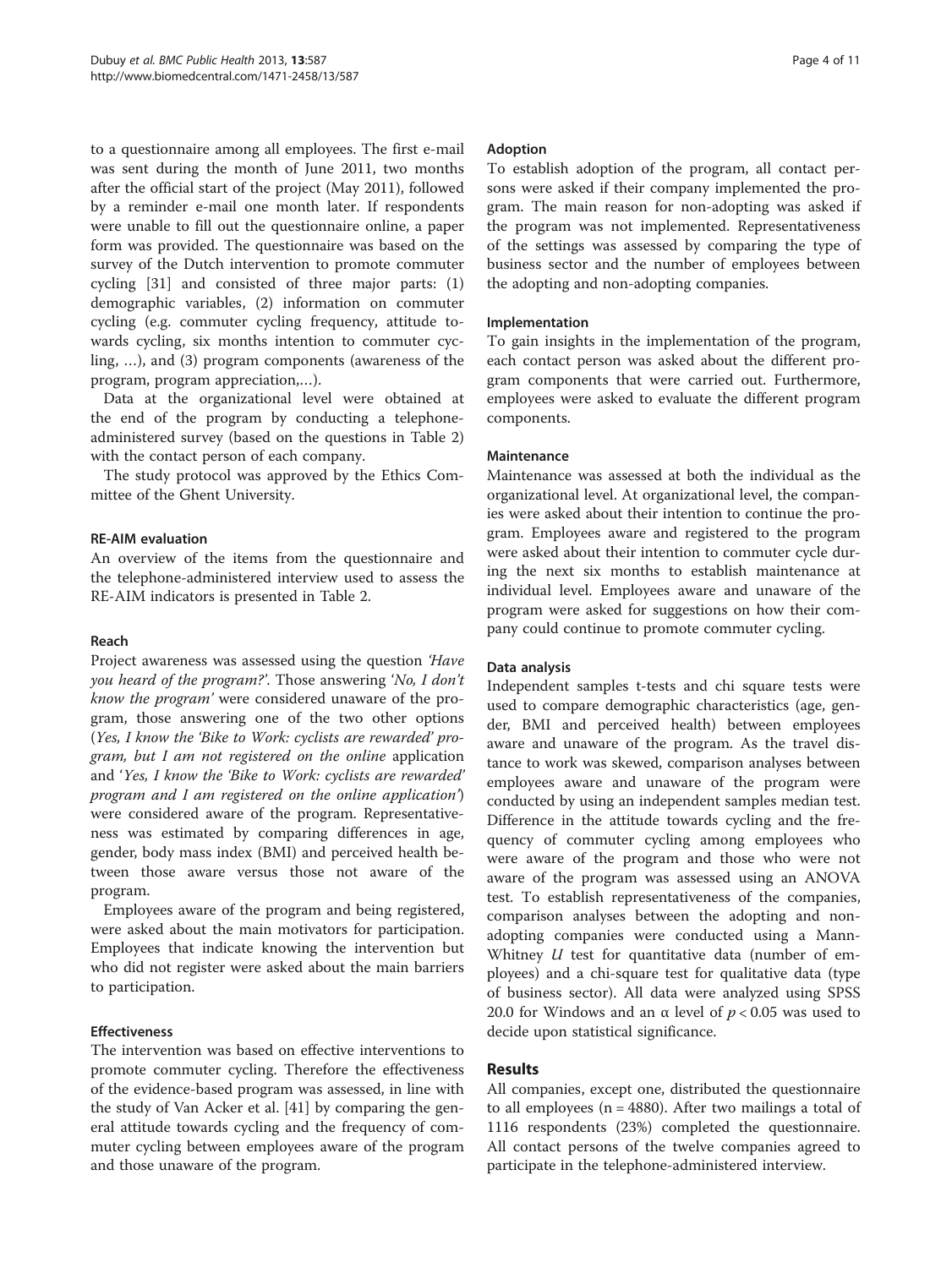## <span id="page-4-0"></span>Table 2 Items used to assess the RE-AIM indicators

|                                        | Reach                                                                              |                                                                                     |                                                                        |  |  |
|----------------------------------------|------------------------------------------------------------------------------------|-------------------------------------------------------------------------------------|------------------------------------------------------------------------|--|--|
| Awareness                              | Have you heard of the BtW <sup>1</sup> program?                                    | □ Yes, I know the BtW program, but I am not registered on the online<br>application |                                                                        |  |  |
|                                        |                                                                                    | $\Box$ Yes, I know the BtW program and I am registered on the online<br>application |                                                                        |  |  |
|                                        |                                                                                    | □ No, I don't know the BtW program                                                  |                                                                        |  |  |
| <b>Motivators for</b><br>participation | What motivated you to participate in the BtW<br>program?                           | □ I was planning to start cycling (or<br>to cycle more) and this is program         | □ Earning cycling point<br>appealed to me                              |  |  |
|                                        |                                                                                    | support me                                                                          | □ A colleague convinced me                                             |  |  |
|                                        |                                                                                    | □ I want to contribute to a better<br>environment                                   | $\Box$ I feel less satisfied with my<br>car use                        |  |  |
|                                        |                                                                                    | $\Box$ It is good for my health                                                     | □ The idea of cycling together<br>appealed to me                       |  |  |
| <b>Barriers to</b>                     | What is the reason that you are not registered                                     | □ It is not possible to cycle to work                                               | $\Box$ Bad timing of the campaign                                      |  |  |
| participation                          | on the BtW program?                                                                | because of the long distance                                                        | □ I am not interested in<br>cycling                                    |  |  |
|                                        |                                                                                    | □ Cycling to work is difficult because<br>of my work schedule                       | □ The campaign did not<br>appeal to me                                 |  |  |
|                                        |                                                                                    | □ Cycling to work is difficult because<br>of my family situation                    | I already cycle to work and I<br>don't need a program to<br>support me |  |  |
|                                        |                                                                                    |                                                                                     | I don't use a computer<br>regularly                                    |  |  |
|                                        | <b>Effectiveness</b>                                                               |                                                                                     |                                                                        |  |  |
| <b>Attitude towards</b><br>cycling     | How do you feel about cycling? (5-point scale:<br>Fully agree - fully disagree)    | $\Box$ I am not the cycling type                                                    | n Cycling is a healthy way of<br>travelling                            |  |  |
|                                        |                                                                                    | □ Cycling offers freedom and<br>flexibility                                         | □ Cycling is dangerous                                                 |  |  |
|                                        |                                                                                    | □ Cycling is the fastest way of<br>travelling                                       | □ I find cycling stressful                                             |  |  |
| Commuter cycling<br>frequency          | Did you cycle to work in the past month?                                           | $\Box$ Yes, about less than once a week                                             | □ Yes, about four times a<br>week                                      |  |  |
|                                        |                                                                                    | □ Yes, about once a week                                                            | □ Yes, about five times a<br>week                                      |  |  |
|                                        |                                                                                    | p Yes, about twice a week                                                           |                                                                        |  |  |
|                                        |                                                                                    | □ Yes, about three times a week                                                     | □ Yes, more than five times a<br>week                                  |  |  |
|                                        |                                                                                    |                                                                                     | □ No, I did not cycle to work<br>in the past month                     |  |  |
|                                        | <b>Adoption</b>                                                                    |                                                                                     |                                                                        |  |  |
| Program adoption                       | Did your company implement the BtW<br>program                                      | □ Yes                                                                               |                                                                        |  |  |
| Reason non-<br>adoption                | 'If your company did not implement the BtW<br>program, what were the main reasons? | <b>No</b><br>Open ended                                                             |                                                                        |  |  |
|                                        | Implementation                                                                     |                                                                                     |                                                                        |  |  |
| Company contact                        | Which program components were carried out?                                         | □ Dissemination of information                                                      |                                                                        |  |  |
| person                                 |                                                                                    | $\Box$ The online application                                                       |                                                                        |  |  |
|                                        |                                                                                    | $\Box$ The organization of the cycling contests                                     |                                                                        |  |  |
| <b>Employees</b>                       | How would you assess the following                                                 | $\Box$ The dissemination of information                                             |                                                                        |  |  |
|                                        | components: (5-point scale: very positive - very<br>negative)                      | $\Box$ The online application                                                       |                                                                        |  |  |
|                                        |                                                                                    | □ The summer cycling contest                                                        |                                                                        |  |  |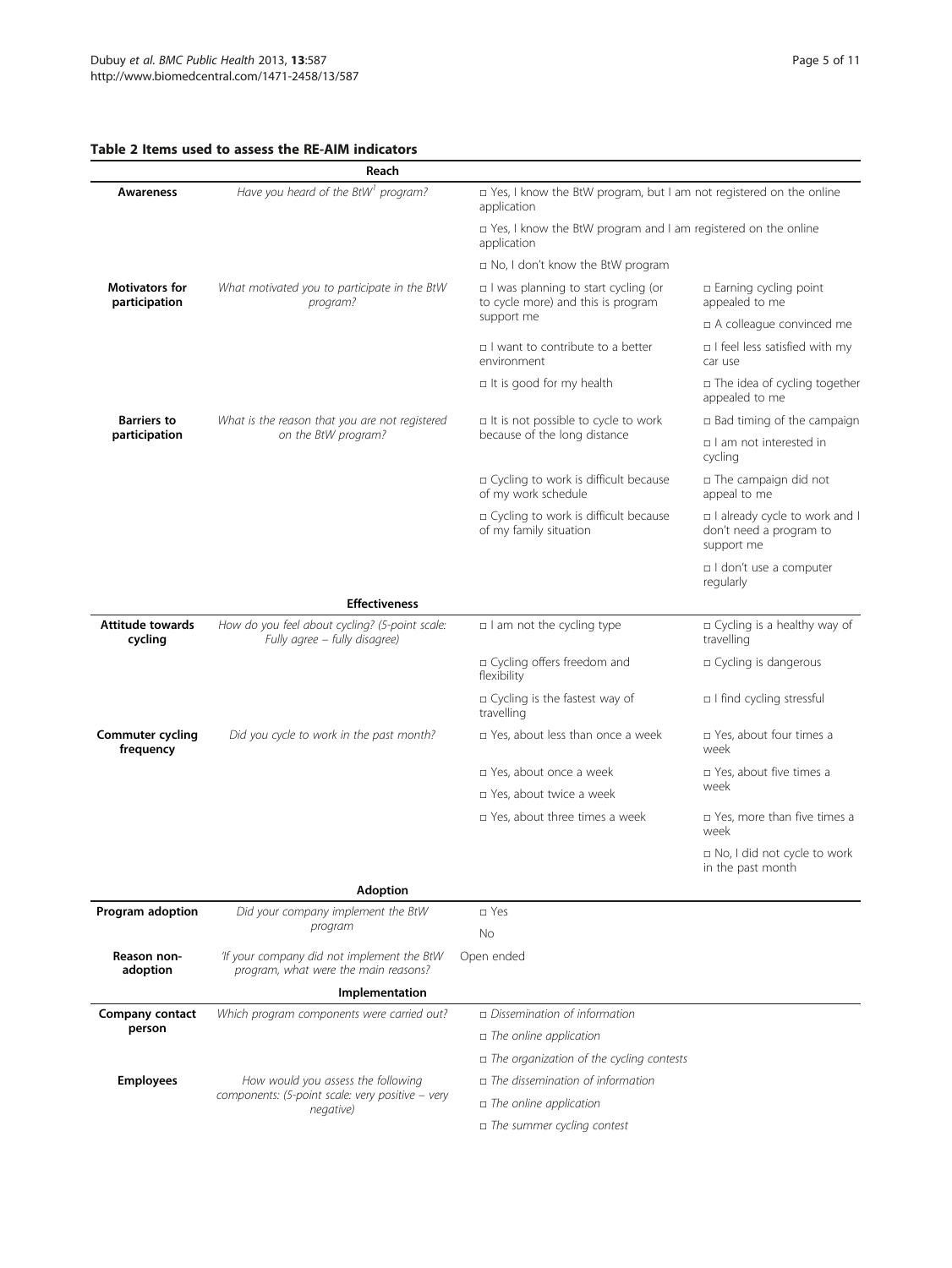| Table 2 Items used to assess the RE-AIM indicators (Continued) |  |  |  |  |  |
|----------------------------------------------------------------|--|--|--|--|--|
|----------------------------------------------------------------|--|--|--|--|--|

|                                               | Maintenance                                                                                       |                                            |                                              |
|-----------------------------------------------|---------------------------------------------------------------------------------------------------|--------------------------------------------|----------------------------------------------|
| <b>Organizational level</b>                   | Does your organization have the intention to                                                      | □ Yes                                      |                                              |
|                                               | continue the BtW program next year?                                                               | $\Box$ No                                  |                                              |
|                                               |                                                                                                   | $\Box$ Maybe                               |                                              |
| Individual level                              | What are your intentions regarding commuter<br>cycle in the future (next 6 months)                | □ Planning to commuter cycle more<br>often | $\Box$ Program did not change my<br>behavior |
|                                               |                                                                                                   | planning less commuter cycling             | $\Box$ Do not know yet                       |
|                                               |                                                                                                   | planning to stop commuter cycling          |                                              |
| Suggestions to<br>promote commuter<br>cycling | Do you have any suggestions on how your<br>company could continue to promote<br>commuter cycling? | Open ended                                 |                                              |

<sup>1</sup>BtW: Bike to Work: cyclists are rewarded.

The main results for all the RE-AIM dimensions are presented in Figure [1.](#page-6-0)

#### Adoption

#### Organizational level

Seven of the twelve companies adopted the intervention. The remaining five companies who did not adopt the 'Bike to Work: cyclists are rewarded' program were asked about the reason for not participating. The main reported reasons were a lack of time and a shortage of staff resulting in a lack of monitoring and managing of the program. To establish representativeness, comparative analyses between adopting and non-adopting companies were conducted. No significant differences were found in the mean number of employees ( $p = 0.15$ ) or in the type of business sector between adopting and nonadopting companies ( $p = 0.92$ ).

## Implementation

#### Organizational level

All adopting companies  $(n = 7)$  reported having implemented all 'Bike to Work: cyclists are rewarded' program components (dissemination of information, the online application and the organization of the two cycling contests). Additionally, employees who were aware and registered on the program were asked to evaluate the different program components  $(n = 110)$ .

## Individual level

In general the dissemination of information was evaluated relatively positively. More than half of the employees was positive about the website and the folder. Meanwhile a substantial proportion (15%) of the employees reported not knowing the newsletter. The contest as well as the online application where cycling points could be exchanged for gift vouchers and coupons were evaluated positively by slightly more than one third of the employees. No strong opinion on the contest and online application was noted as about half of the employees remained indecisive (See Table [3](#page-7-0)).

## Reach

## Individual level

Of all 1116 employees who filled out the questionnaire, 649 received the intervention (employees of the adopting companies) and were thereby eligible (58%). Of all 649 eligible employees, 65% was aware of the 'Bike to Work: cyclists are rewarded' program  $(n = 422)$ . Of those employees aware of the program,  $26\%$  (n = 110) was registered on the online application. The median travel distance to work was comparable for employees aware (12.5 km) and unaware (13.5 km) of the program ( $p =$ 0.7). The median travel distance to work differed between employees being aware of the program and being registered (8 km) and employees being aware but not being registered (13 km;  $p = 0.07$ ).

The main reported motivators to register and participate in the 'Bike to Work: cyclists are rewarded' program were 'It is good for my health' (100% agreed) and 'I want to contribute to a better environment' (97% agreed). The least of the employees agreed with the statements 'The idea of cycling together appealed to me' and 'A colleague convinced me' as motivators for participation (See Table [4\)](#page-7-0). Employees that did not register to the online application but were aware of the program were asked about the barriers to participate in the 'Bike to Work: cyclists are rewarded' program. The most frequently reported reasons were: the distance to work (20%), the family situation (9%), already cycling to work and having no need for a program to support this (7%) and the work schedule (7%). Only 2% mentioned that the campaign did not appeal to them and 2% indicated that cycling does not interest them.

Results regarding the representativeness revealed that those aware of the project were significantly older (39.36 years, SD 10.7) than those unaware (35.19 years,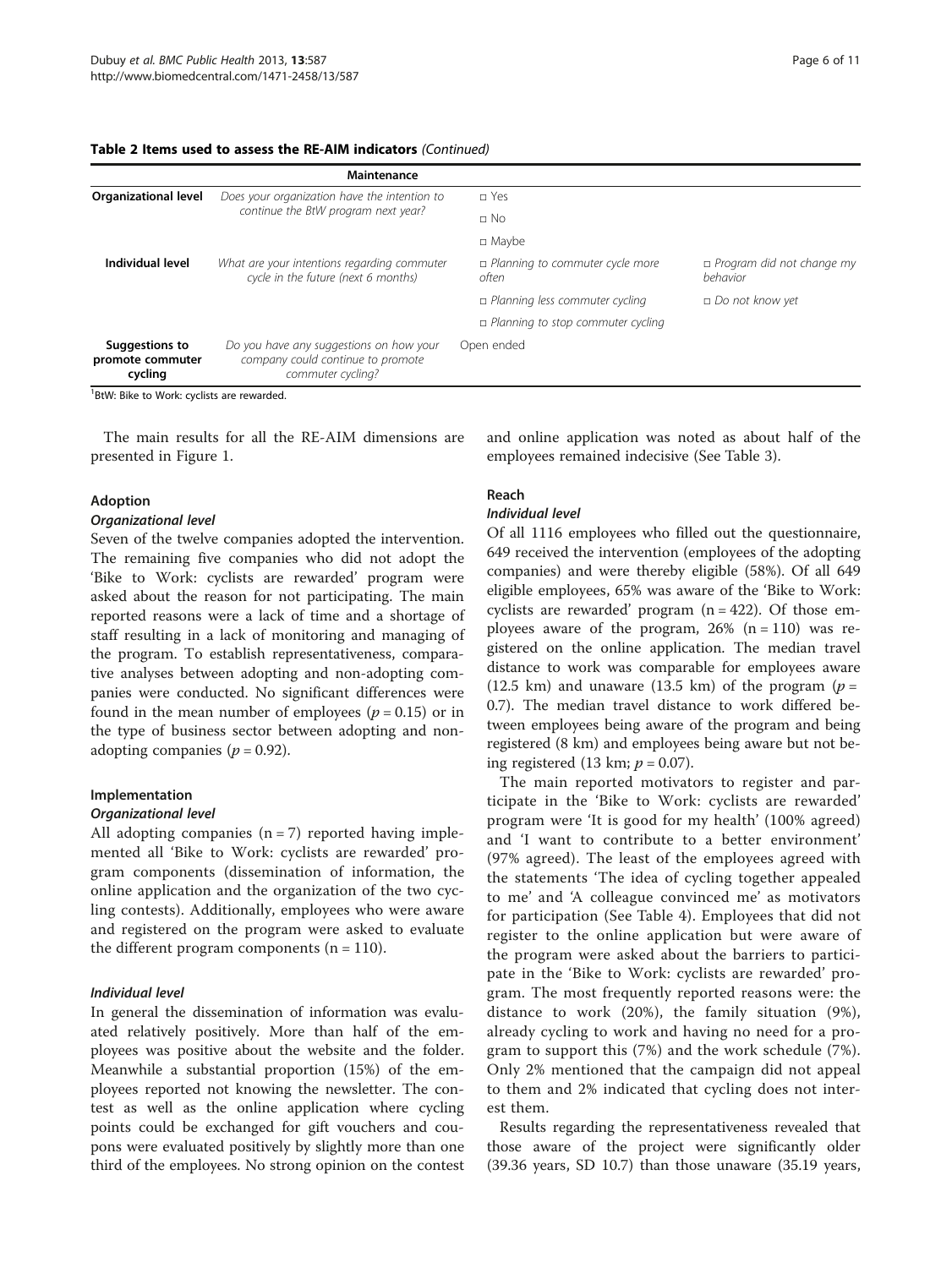<span id="page-6-0"></span>

SD 9.2;  $p < 0.001$ ) of the program, but groups did not differ in gender, BMI or perceived health. Therefore further analyses on attitude towards cycling and commuter cycling frequency were controlled for age.

## Effectiveness

## Individual level

Results showed that the general attitude towards cycling was significantly  $(p < 0.001)$  more positive among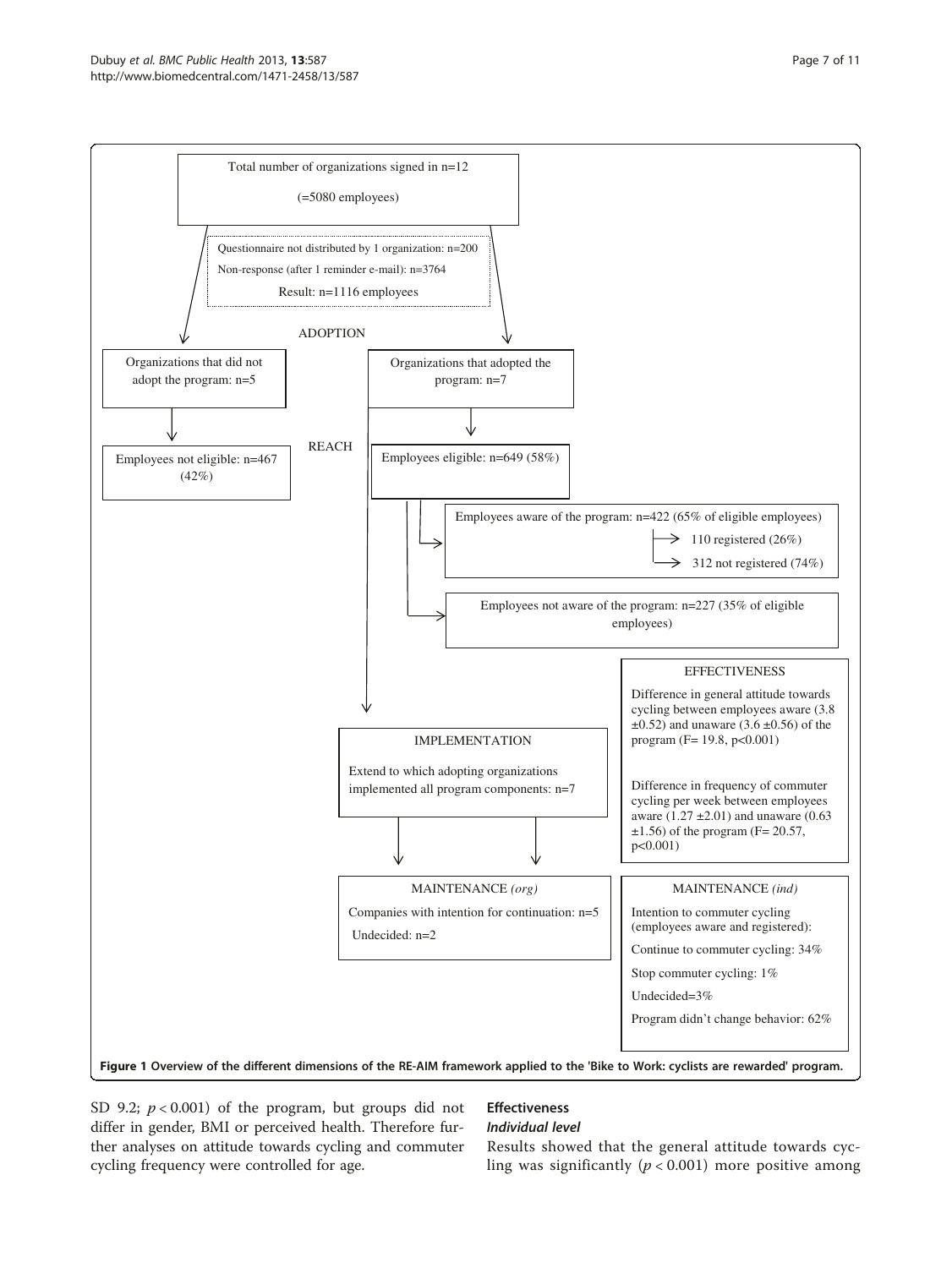<span id="page-7-0"></span>

|  |  |  |  | Table 3 Evaluation of intervention components |  |
|--|--|--|--|-----------------------------------------------|--|
|--|--|--|--|-----------------------------------------------|--|

|                              | <b>Positive</b> | <b>Negative</b> | <b>Undecided</b> | Unknown |  |  |
|------------------------------|-----------------|-----------------|------------------|---------|--|--|
| Dissemination of information |                 |                 |                  |         |  |  |
| Website                      | 53%             | 3%              | 38%              | 6%      |  |  |
| Folder (cycling calendar)    | 59%             | 1%              | 33%              | 7%      |  |  |
| newsletter                   | 27%             | 0%              | 58%              | 15%     |  |  |
| Contest                      | 35%             | 4%              | 53%              | 8%      |  |  |
| Online application           | 33%             | 3%              | 52%              | 12%     |  |  |
|                              |                 |                 |                  |         |  |  |

employees aware of the project than those unaware (respectively mean positive attitude of 3.8 ±0.52 and 3.6 ±0.56). Analyses revealed that employees aware of the project – next to having a more positive attitude towards cycling – also reported significantly more commuter cycling per week than those not aware (respectively  $1.27 \pm 2.01$ ,  $0.63 \pm 1.56$ ,  $p < 0.001$ ).

#### **Maintenance**

#### Organizational level

Results concerning maintenance at the organizational level revealed that five of the seven adopting companies had the intention to continue the 'Bike to Work: cyclists are rewarded' program next year, the two remaining companies were undecided.

#### Individual level

At the individual level, employees were asked about their intentions to cycle within the next six months. About 34% of the employees was planning to continue commuter cycling, only 1% was planning to stop commuter cycling, and 3% did not know it yet. In total, 62% indicated that the program did not change their commuter cycling behavior.

All employees were asked for suggestions on how the company could promote commuter cycling. The main suggestions – made by both aware and unaware employees concerned cycling accommodation (i.e. a covered and safe bicycle shed, bike racks, rainwear, locker room, shower facilities) and a higher bicycle compensation. Furthermore, employees being aware and registered

on the program also reported that participation in commuter cycling projects should be promoted more actively and accompanied by regular communication. In addition flexible working hours and a bicycle repair service were two suggestions made by employees being aware but not registered on the program.

## **Discussion**

Within the field of health promotion several effective workplace interventions to promote PA in general have been developed [[44\]](#page-10-0), however few studies report on the dissemination and implementation of these interventions [[37,](#page-9-0)[45\]](#page-10-0). Nevertheless, a thorough evaluation of these workplace interventions is necessary as it can provide valuable information on the level of intervention implementation and fidelity, feasibility and effectiveness of an intervention, and it is needed to identify ways to improve practice [[36\]](#page-9-0).

The current study used the RE-AIM framework to assess individual and organizational factors associated with a workplace intervention to promote commuter cycling. In general, the intervention 'Bike to Work: cyclists are rewarded' was well received by the different companies and employees. Similar to the Dutch intervention to promote commuter cycling the online application, the website and folders were assessed positively. Also, the main reported reasons for participation i.e. health and environmental concerns, were confirmed in the present study [[31\]](#page-9-0). The finding that half of the employees was motivated by the possibility to earn 'cycling points' was somewhat in contrast to the Dutch study where only

Table 4 Main reported motivators to participation (employees being aware and registered)

| Motivators to register and participate in the 'Bike to Work: cyclists are rewarded' program | % agreement |
|---------------------------------------------------------------------------------------------|-------------|
| It is good for my health                                                                    | 100%        |
| I want to contribute to a better environment                                                | 97%         |
| I feel less satisfied with my car use                                                       | 56%         |
| Earning cycling points appealed to me                                                       | 51%         |
| I was planning to cycle more and the program supports me                                    | 43%         |
| The idea of cycling together appealed to me                                                 | 33%         |
| A colleague convinced me                                                                    | 31%         |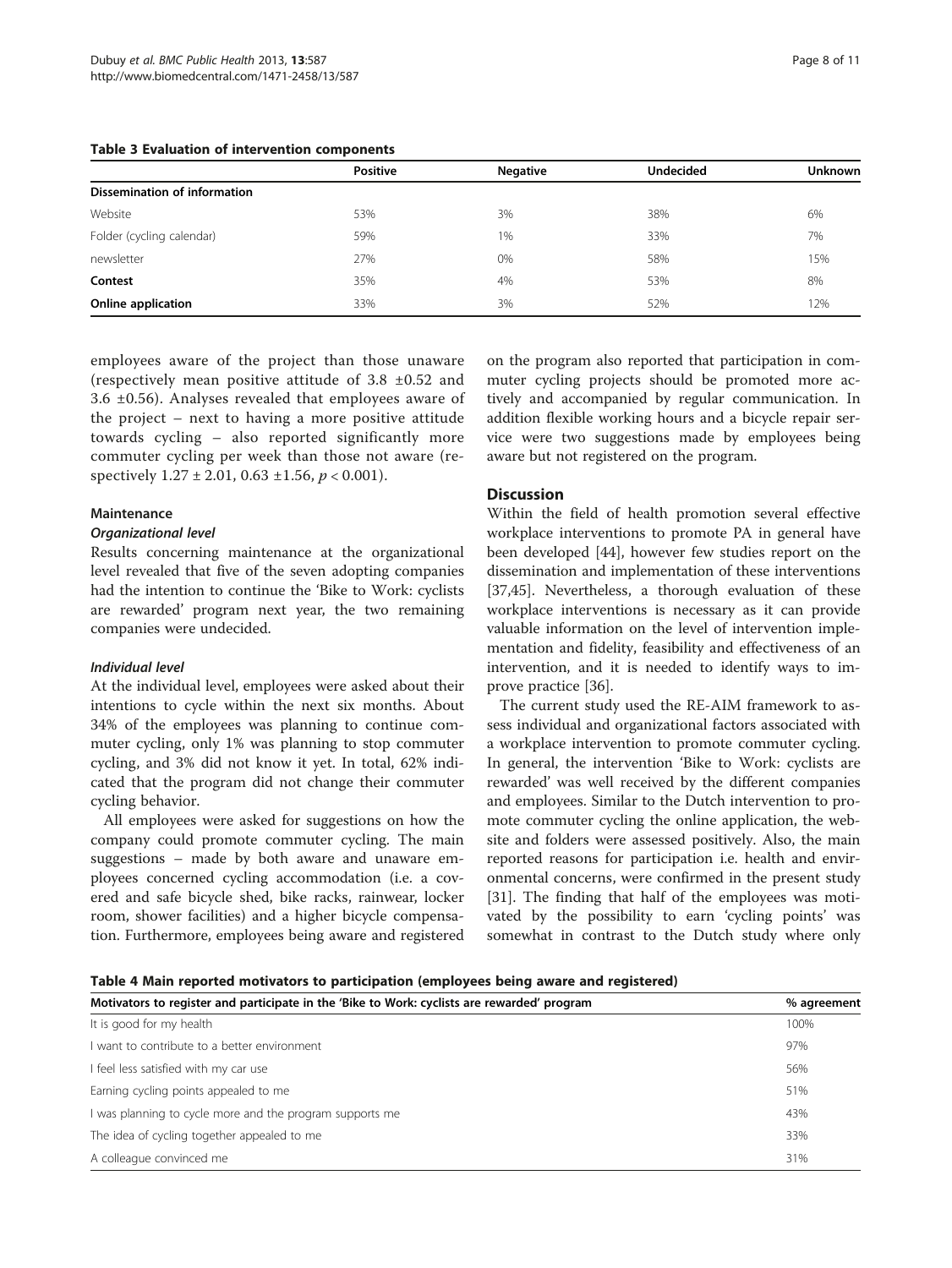14% indicated this. The main reported barriers to participation were not linked to the intervention or the content of the intervention, but rather practical in nature (e.g. distance to work). This is in contrast to the Dutch study where almost 30% indicated being insufficiently familiar with the campagne and only 5% stated that distance to work was a barrier to participation [[31\]](#page-9-0). A possible explanation is that the current study had a higher proportion of participants living further away from the workplace. It was noted that, although it was only intended to select companies easily accessible by bike (within a radius of 5 to 10 km to the workplace), the median distance to work for employees aware but not registered and employees unaware of the program was 13 kilometer.

The positive results on the attitude towards cycling and the difference in commuter cycling frequency are a conservative indication of the intervention effectiveness. The results on commuter cycling are in line with other cycling interventions [\[29-31](#page-9-0)]. Noteworthy is that, despite the increase in commuter cycling, more than half of the employees stated that the program did not change their behavior. A possible explanation could be that these observed increases in cycling are largely to be attributed to existing cyclists making more cycling trips rather than to 'new cyclists' [\[29](#page-9-0)].

Limitations of the current results are noted. Firstly, this study evaluated a workplace intervention to promote commuter cycling within a real world setting, which is both a strength as a limitation. The absence of a non-intervention group of companies is a methodological weakness, so employees results concerning effectiveness need to be interpreted with caution. Also, the cross-sectional nature of the data makes it difficult to adequately address the maintenance dimension. Another limitation is the low response rate of the employees. Although a reminder e-mail was sent, a high percentage of non-response remained, resulting in a negative impact on the representativeness of the sample. At the same time the lack of information on non-participating employees is a weakness of the present study. Furthermore, self-reported data can lead to social desirable answers. For respondents aware of the program, questions concerning cycling frequency may have been answered in line with the social tendency. In line with the abovementioned limitation, the implementation of the program was not assessed objectively. The contact person of each organization was interviewed by telephone and asked to which degree all program components were carried out. Combining this telephone-administered survey with an 'on site' observation could contribute to a more comprehensive view of the program implementation.

The use of the RE-AIM model to guide the evaluation is a strength, as it ensures a more comprehensive evaluation of the intervention. Next to the effectiveness of the program, insights were also gained into the reach, adoption and maintenance of the intervention. This is valuable information considering that the benefit of any public health intervention is not only determined by its efficacy or effectiveness, but also by the extent to which it is appropriately adopted and implemented [[45\]](#page-10-0). The evaluation revealed that both health and environmental considerations seem to be good arguments to encourage employees to start commuter cycling. The finding that the provision of adequate and safe cycling accommodation by the company would be an additional stimulant for employees confirms the findings of several other studies where safe bicycle parking, bike enclosures and bike racks were considered to be important by cyclist [[46-49\]](#page-10-0). In addition, insights were gained in the role of cycling distance to work as a barrier to participation. It seems that journeys over 10 km discourage employees to cycle to work. This finding is in line with the study of Iacono et al. [[21](#page-9-0)] reporting that the majority of the trips to work fall within a 10 km distance.

Furthermore this study contributes to the limited body of dissemination literature [\[50\]](#page-10-0). Although the need for more dissemination studies has already been emphasized [[51\]](#page-10-0), this study is  $-$  to our knowledge  $-$  the first dissemination study on a workplace intervention to promote commuter cycling.

Future dissemination of the intervention needs to take into consideration the main reported barrier to adoption, being a lack of time to monitor the program. The practical implementation of the intervention should not be additional to one's current job responsibilities, but extra time for monitoring of the program should be provided. Furthermore for small and middle-sized companies, it seems that providing these companies the opportunity of initially signing in for free does not encourage future paid participation. Also, companies need to consider the main barriers to participation, being the distance to work and the work schedule of the employee, when deciding to implement the intervention.

## Conclusions

In conclusion, the results of this dissemination study are promising. The adoption and implementation rates indicate that the 'Bike to Work: cyclist are rewarded' program seems to be a feasible workplace intervention. At the individual level, a higher score of commuter cycling was found among the employees aware of the program In addition, the employees gave a positive evaluation of the intervention. Nevertheless more evidence regarding long term effectiveness and sustainability of the intervention is needed.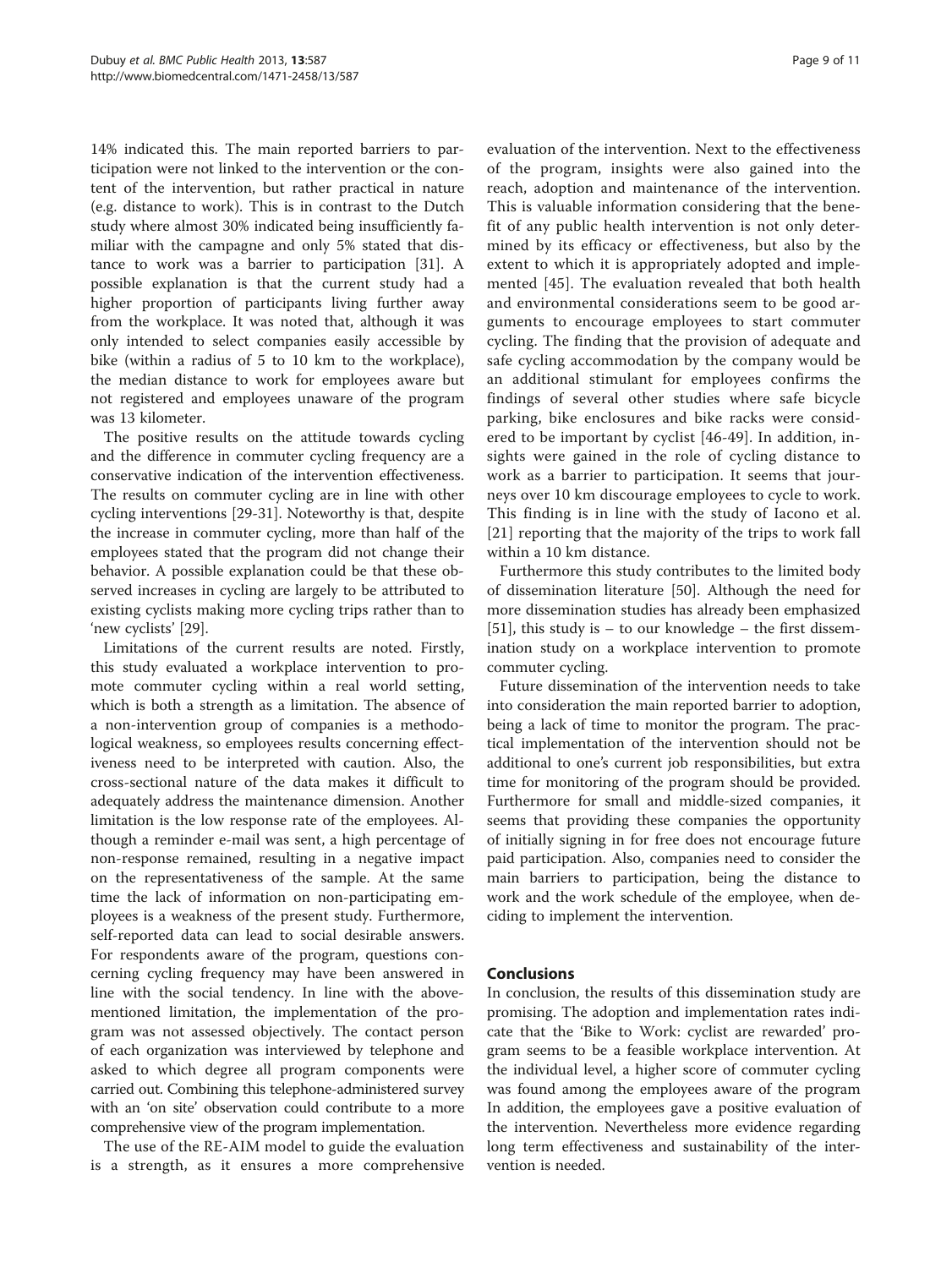#### <span id="page-9-0"></span>**Abbreviations**

PA: Physical activity; BMI: Body mass index.

#### Competing interests

The authors declare they have no competing interests.

#### Authors' contributions

VD contributed to the design of the study (in consultation with De Fietsersbond), analyzed the data, led the writing of the paper and wrote the manuscript. IDB, LM, GC and KDC participated in the design of the study, helped to interpret the data and to draft the manuscript. KDM, JS and JL provided feedback on the manuscript. All authors read and approved the final manuscript.

#### Acknowledgements

This study was supported by the Centre of Expertise for Welfare, Public Health and Family funded by the Flemish Government. We thank Jan Treunen and Dieter Snauwaert for the acquisition of data on behalf of De Fietsersbond.

#### Author details

<sup>1</sup>Department of Movement and Sport Sciences, Ghent University, Watersportlaan 2, Ghent B-9000, Belgium. <sup>2</sup>Department of Public Health, Ghent University, De Pintelaan 185, Ghent B-9000, Belgium. <sup>3</sup>Research Foundation Flanders, Egmontstraat 5, Brussels B-1000, Belgium. <sup>4</sup>Department of Kinesiology, KU Leuven, Tervuursevest 101, Leuven B-3001, Belgium. 5 Department of Movement and Sports Training, Vrije Universiteit Brussel, Pleinlaan 2, Brussels B-1050, Belgium.

#### Received: 26 February 2013 Accepted: 12 June 2013 Published: 17 June 2013

#### References

- 1. Haskell WL, Blair SN, Hill JO: Physical activity: health outcomes and importance for public health policy. Prev Med 2009, 49:280–282.
- 2. Pate R, Pratt M, Blair S, Haskell WL, Macera CA, Bouchard C, Buchner D, Ettinger W, Heath GW, King AC, Kriska A, Leon AS, Marcus BH, Morris J, Paffenbarger RS, Patrick K, Pollock ML, Rippe JM, Sallis J, Wilmore JH: Physical Activity and Public Health: A recommendation from the Centers for Disease Control and Prevention and the American College of Sports Medicine. JAMA 1995, 273(5):402–407.
- 3. US Department of Health and Human Services: Physical Activity Guidelines for Americans. 2008.<http://www.health.gov/paguidelines/pdf/paguide.pdf>.
- 4. Nocon M, Hiemann T, Müller-Riemenschneider F, Thalau F, Roll S, Willich S: Association of physical activity with all-cause and cardiovascular mortality: a systematic review and meta-analysis. Eur J Cardiovasc Prev Rehabil 2007, 15:239–246.
- Warburton DER, Nicol CW, Bredin SSD: Health benefits of physical activity: the evidence. Can Med Assoc J 2006, 174:801–809.
- 6. Haskell WL, Lee IM, Pate RR, Powell KE, Blair SN, Franklin BA, Macera CA, Heath GW, Thompson PD, Bauman A: Physical activity and public health. Updated recommendations for adults from the American College of Sports Medicine and the American Heart Association. Circulation 2007, 116:1081–1093.
- 7. Foster C, Hillsdon M, Thorogood M, Kaur A, Wedatilake T: Interventions for promoting physical activity. Cochrane Database Syst Rev 2005(1):CD003180. doi[:10.1002/14651858.CD003180.pub2.](http://dx.doi.org/10.1002/14651858.CD003180.pub2)
- US Department of Health and Human Services: Physical Activity and Health: A Report of the Surgeon General. 1996. In Active transportation and physical activity opportunities for collaboration on transportation and public health research, Transportation Res A-Pol, Volume 38. Edited by Sallis JF, Frank LD, Saelens BE, Kraft MK. 2004:249–268.
- 9. Booth ML, Bauman A, Owen N, Gorge CL: Physical Activity preferences, preferred sources of assistance and perceived barriers to increased activity among physically inactive Australians. Prev Med 1997, 26:131-137.
- 10. WHO Regional Office for Europe: A physically active life through everyday transport. Bristol, UK: Adrian Davis Associates (ed.); 2002.
- 11. Dombois OT, Kahlmeier S, Martin-Diener E, Martin B, Racioppi F, Braun-Fahrl änder C: Collaboration between the health and transport sectors in promoting physical activity: examples from European countries. World Health Organization (WHO): Kopenhagen; 2006:30p.
- 12. Heinen F. Maat K, van Wee B: The role of attitudes towards characteristics of bicycle commuting on the choice to cycle to work over various distances. Transp Res D-Tr E 2011, 16:102–109.
- 13. Baum L, Krizek KJ, Forsyth A: Walking and cycling international literature review. 2009. [http://www.transport.vic.gov.au/\\_\\_data/assets/pdf\\_file/0004/](http://www.transport.vic.gov.au/__data/assets/pdf_file/0004/31369/WalkingCyclingLiteratureReview.pdf) [31369/WalkingCyclingLiteratureReview.pdf](http://www.transport.vic.gov.au/__data/assets/pdf_file/0004/31369/WalkingCyclingLiteratureReview.pdf).
- 14. NICE: guidance on physical activity and the environment. [http://www.nice.org.](http://www.nice.org.uk/guidance/index.jsp?action=byID&o=11917) [uk/guidance/index.jsp?action=byID&o=11917.](http://www.nice.org.uk/guidance/index.jsp?action=byID&o=11917)
- 15. Mason C: Healthy people, places and transport. Health Promot J Aust 2000, 10(3):190–196.
- 16. Andersen LB, Schnohr P, Schroll M, Hein HO: All-cause mortality associated with physical activity during leisure time, work, sports, and cycling to work. Arch Intern Med 2000, 160(11):1621–1628.
- 17. Hamer M, Chida Y: Active commuting and cardiovascular risk: A meta-analytic review. Prev Med 2008, 46:9–13.
- 18. Oja P, Vuori I, Paronen O: Daily walking and cycling to work: their utility as health-enhancing physical activity. Patient Educ Couns 1998, 33:87–94.
- 19. Dunn AL, Andersen RE, Jakicic JM: Lifestyle physical activity interventions: History, short- and long-term effects, and recommendations. Am J Prev Med 1998, 15(4):398–412.
- 20. Sherwood NE, Jeffery RW: The behavioral determinants of exercise: implications for physical activity interventions. Annu Rev Nutr 2000, 20(1):21–44.
- 21. Iacono M, Krizek K, El-Geneidy A: How close is close enough? Estimating accurate distance decay functions by purpose and modes. Minnesota: Minnesota Department of Transportation; 2008:36p.
- 22. Zesde Onderzoek Verplaatsingsgedrag Vlaanderen. 2003. [http://www.](http://www.mobielvlaanderen.be/pdf/ovg03/ovg03-analyse-b4.pdf) [mobielvlaanderen.be/pdf/ovg03/ovg03-analyse-b4.pdf.](http://www.mobielvlaanderen.be/pdf/ovg03/ovg03-analyse-b4.pdf)
- 23. Heinen E, Van wee B, Maat K: Commuting by bicycle: an overview of the literature. Transp Rev 2010, 30(1):59–96.
- 24. Dora C, Phillips M: Transport, environment and health. World Health Organization (WHO): Kopenhagen; 2000:81p.
- 25. Jones T: Getting the British back on bicycles The effects of urban traffic-free paths on everyday cycling. Transp Policy 2012, 20:138–149.
- 26. Vandenbulcke G, Dujardin C, Thomas I, de Geus B, Degraeuwe B, Meeusen R, Int Panis L: Cycle commuting in Belgium: spatial determinants and 're-cycling' strategies. Transp Res A-Pol 2011, 45:118–137.
- 27. Treunen J: Fietsersbond vzw Jaarverslag. 2011. [http://www.fietsersbond.be/](http://www.fietsersbond.be/jaarverslag/2011) [jaarverslag/2011.](http://www.fietsersbond.be/jaarverslag/2011)
- 28. Wen LM, Orr N, Bindon J, Rissel C: Promoting active transport in a workplace setting: evaluation of a pilot study in Australia. Health Promot Int 2005, 20:123–133.
- 29. Ogilvie D, Egan M, Hamilton V, Petticrew M: Promoting walking and cycling as an alternative to using cars: systematic review. BMJ 2004, 10:1–10.
- 30. Cleary J, McClintock H: Evaluation of the Cycle Challenge project: a case study of the Nottingham Cycle-Friendly Employers' project. Transp Policy 2000, 7:117–125.
- 31. Hendriksen IJM, Stege JP, Bernaards CM: Effectevaluatie Fietsen Scoort. Leiden: TNO Preventie en Zorg; 2009:19p.
- 32. Engbers LH, van Poppel MN, Chin APM, van Mechelen W: Worksite health promotion programs with environmental changes: a systematic review. Am J Prev Med 2005, 29:61–70.
- 33. Harden A, Peersman G, Oliver S, Mauthner M, Oakley A: A systematic review of the effectiveness of health promotion interventions in the workplace. Occup Med 1999, 49:540–548.
- 34. Maes L, Van Cauwenberghe E, Van Lippevelde W, Spittaels H, De Pauw E, Oppert JM, Van Lenthe FJ, Brug J, De Bourdeaudhuij I: Effectiveness of workplace interventions in Europe promoting healthy eating: a systematic review. Eur J Publ Health 2012, 22:677–683.
- 35. Shain M, Kramer DM: Health promotion in the workplace: Framing the concept; reviewing the evidence. Occup Environ Med 2004, 61:643-648.
- 36. Glasgow R, Klesges L, Dzewaltowski D, Bull S, Estabrooks P: The future of health behavior change research: What is needed to improve translation of research into health promotion practice? Ann Behav Med 2004, 27(1):3–12.
- 37. Owen N, Glanz K, Sallis JF, Kelder SH: Evidence-based approaches to dissemination and diffusion of physical activity interventions. Am J Prev Med 2006, 31(Suppl 4):35–44.
- 38. Rzewnicki R, Koellinger C: Bringing Cycling to Life: The LifeCycle Best Practice Handbook.; 2010. [http://lifecycle.cc/docs/The\\_LIFE\\_CYCLE\\_Best\\_Practice\\_](http://lifecycle.cc/docs/The_LIFE_CYCLE_Best_Practice_Handbook.pdf) [Handbook.pdf.](http://lifecycle.cc/docs/The_LIFE_CYCLE_Best_Practice_Handbook.pdf)